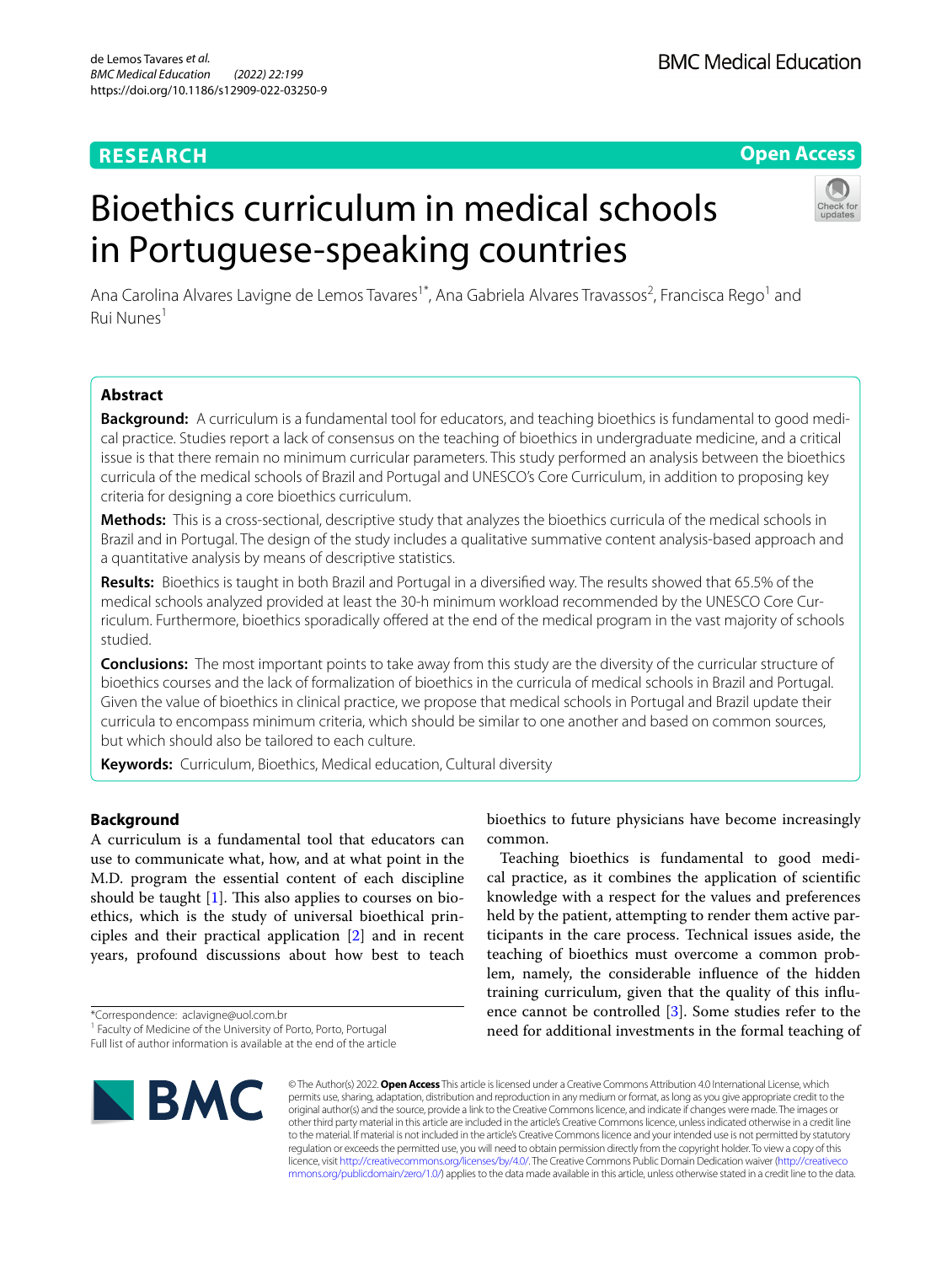ethics in medical courses [\[4](#page-8-3), [5](#page-8-4)] to overcome important problems—such as the aforementioned hidden curriculum—which may undermine the consistency of bioethics teaching across medical programs [[6\]](#page-8-5).

The basis for a theory on curricula would be the definition of what knowledge should be taught and what skills would be acquired as a result of a theoretical selection of content that possesses the greatest pedagogical-didactic value to the learning-teaching process [[7](#page-8-6)]. Studies reinforce the comprehensive and structured nature of the curriculum based on a clear and strategic vision of the holistic and inclusive development of all students, aiming to provide them with the essential knowledge, skills, and competencies and with a high-quality education [\[8](#page-8-7), [9\]](#page-8-8). According to Young [[10](#page-8-9)], since curricula have been in use, its critical and normative goals have been separated, requiring the teachers to understand curricula as specialized forms of knowledge in order to be able to develop better courses and broaden learning opportunities. Thus, a broader conception of curricula, put forth by Aguiar [\[7](#page-8-6)] in Macedo (2002), provides an important refection in which the curriculum serves as a foundation upon which to construct a broader educational theory wherein several subjects interact in educational spaces. In addition to having a solid foundation, a curriculum must also be fexible enough to be efectively implemented within the educational system [\[11](#page-8-10)]. An American study, published in 2015, reports a lack of consensus regarding goals/ objectives, teaching methods and assessment strategies on teaching of bioethics in undergraduate medicine and suggested that the bioethics curriculum can be improved by focusing it on professional training [\[12](#page-8-11)]. Another study carried out in the United Kingdom in 2016 [[13](#page-8-12)] demonstrates the shift in several countries towards seeking to unify the bioethics curriculum. One important aspect to consider is that the hidden curriculum in bioethics education—both in terms of pedagogy and content point of view—must be made explicit in order to help students recognize and understand the cultural context, so that the most favorable methods can be determined to achieve the desired educational outcomes [\[14](#page-8-13)]. According to Changiz et al.  $[15]$  $[15]$ , the monitoring and management of undergraduate medical education curricula are essential factors for that medical training to be efficient.

A crucial aspect raised by our team and others is what knowledge the curriculum should comprise [\[7](#page-8-6), [10](#page-8-9)]. Young [\[10](#page-8-9)] suggests that those responsible for designing curricula participate in a process of recontextualization, understood to represent how elements of subject knowledge are incorporated into the curriculum for a heterogeneous audience; it is imperative that these elements emphasize the purpose of the curriculum so that it truly promotes the necessary conceptual progression and epistemic growth. It is important to note that each society lays the groundwork for the type of social imaginary it desires for its current and future generations by relying on the knowledge and competencies gained throughout the curriculum [[11](#page-8-10)].

Given these considerations, formal education in bioethics to future physicians is urgently needed in today's society, and one of the largest barriers to this end is the lack of minimum curricular parameters—although it is understood that bioethics issues should be similar across the current liberal, democratic context.

Therefore, this work aims to perform a comparative analysis of the bioethics curricula of medical schools in Brazil and in Portugal and UNESCO's proposed Core Curriculum in Bioethics Education. It also aims to propose key criteria for designing a nuclear bioethics curriculum for Portuguese-speaking countries. The UNESCO Bioethics Core Curriculum was selected as a comparison index because it is a highly comprehensive curriculum grounded in the UNESCO Universal Declaration of Bioethics and Human Rights [\[2](#page-8-1)], which means that its roots are grounded in the universal humanitarian principles of human dignity, human rights, nondiscrimination, and respect for the environment and the commonwealth of life. In short, it is a universal curriculum for a global community and is in accordance with the universalist culture of Portuguese-speaking countries.

In this study it is not made a conceptual distinction between bioethics, medical ethics, or even biomedical ethics. Although there might exist diferent perspectives on this issue, namely in the European and American traditions of bioethics, for the purpose of this study these concepts are used interchangeably because otherwise it would be difficult to analyze different international studies in this area. Also, it is assumed that bioethics in the medical setting obviously comprises medical ethics.

## **Methods**

This cross-sectional, descriptive study analyzed the bioethics curricula of the medical schools in the Portuguesespeaking countries of Brazil and Portugal. Indeed, these two countries share not only a language, but also common cultural traditions and similarities in medical training. Nevertheless, these two countries have important geographical diferences; namely, Brazil's large land area requires a more heterogeneous medical teaching and training curriculum. The fact that both Brazil and Portugal are liberal democracies with highly similar constitutional laws—grounded in the respect for human dignity and fundamental rights—was a determinant in the development of a secular bioethics in both countries, which share a common approach to bioethics.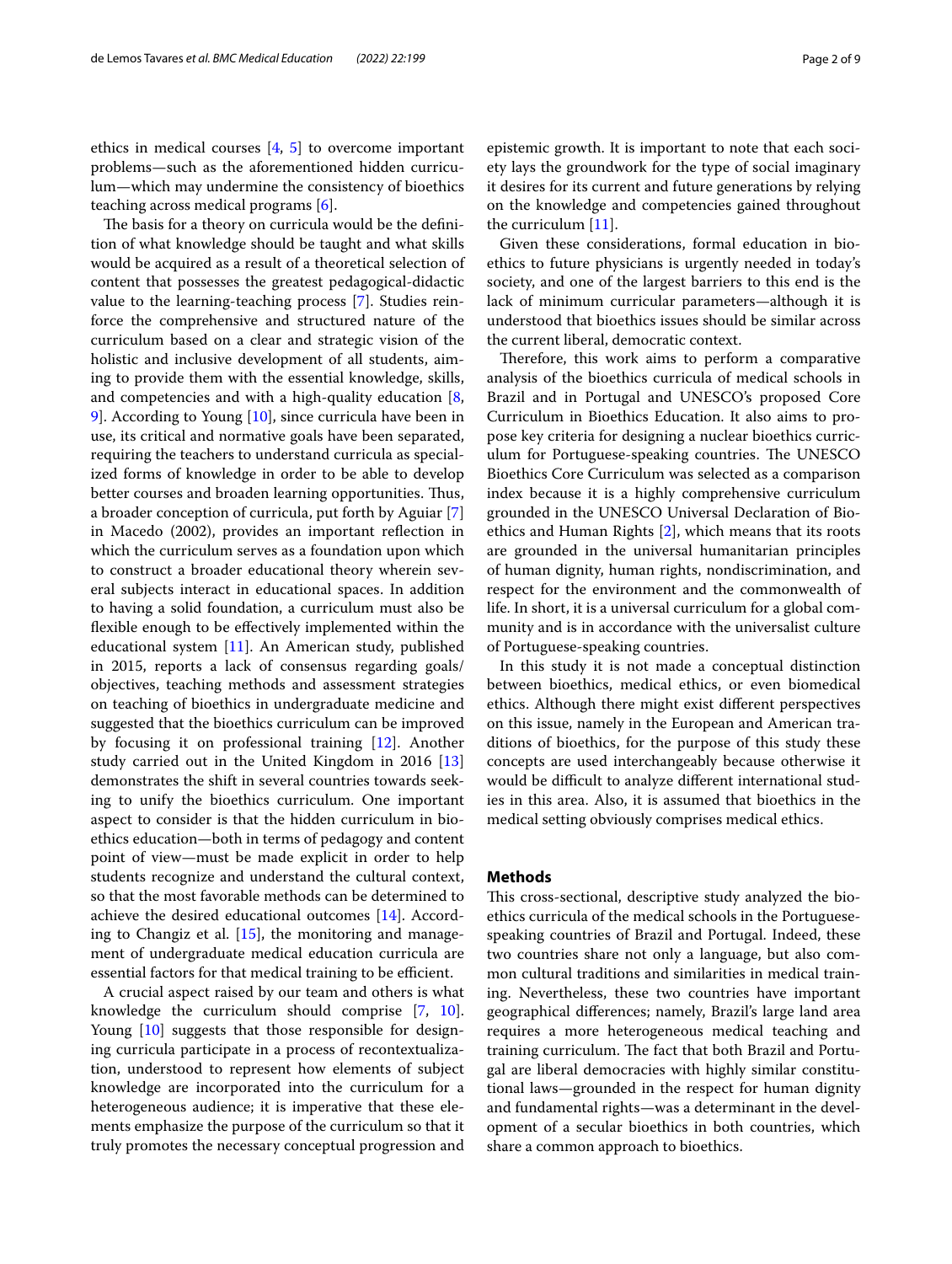## **Sample**

The curricula sample was two medical schools from each federal state in Brazil ( $n=52$ ) and all the medical schools in Portugal ( $n=07$ ), for a total of 59 curricula.

Regarding Brazilian medical schools, two medical schools from each federal state were selected for the sample, due to the continental dimensions of the country and its great regional heterogeneity, namely physical, economic and cultural. In 2020, Brazil had 357 medical schools  $[16]$  $[16]$ . The criterion used in this study to establish which medical schools would be considered for inclusion in our study in Brazil was the top two per federal state in ENADE (National Student Performance Survey) ranking [[17\]](#page-8-16), a periodic and compulsory evaluation carried out by the Ministry of Education (MEC) of the country in which performance is expressed through concepts and ordered on a Likert scale (1 to 5). Given that our study is the frst of its kind in this country, focus was placed on the medical schools that are of similar quality due to data accessibility. Moreover, the selection of top Brazilian medical schools has an added value not only to medical teaching in this country—as lower ranked medical schools try to improve their rank via the federally regulated accreditation process—but also to low- and middle-income Portuguese speaking countries that frequently consider top ranked Brazilian (and Portuguese) universities as the standard in benchmark comparisons.

Data collection began in July 2018 until April 2019 and was initiated with a direct search of university websites. In schools that did not publish teaching objectives and/ or educational projects for the courses available on their respective websites, e-mails were sent to the medical course coordinators requesting the course syllabus and/ or equivalent document plans explaining the content taught, course hours of contact per student, and distribution throughout the course of the subjects of bioethics, medical deontology, professional ethics, or equivalent. Of these, only one college in the North Region of Brazil did not respond to the e-mail and was excluded from the study. Ultimately, the fnal sample comprised 51 curricula from Brazil and 7 from Portugal, totaling 58 curricula.

## **Data analysis**

The study design included a summative qualitative content analysis-based approach. A summative approach to qualitative content analysis quantifes words or manifest content, as well as latent meanings, to explore the contextual use of those words/content [[18,](#page-8-17) [19](#page-8-18)]. In this study, this process consisted on identifying and counting specifc words or content present in the curricula selected, using the UNESCO proposed Bioethics Core Curriculum [[20\]](#page-8-19) as predetermined checklist. For descriptive statistics and absolute and relative frequencies, data were organized and analyzed in Microsoft Excel 2016.

The Bioethics Core Curriculum (UNESCO, [20](#page-8-19)08) [20] aims to introduce the bioethical principles of the Universal Declaration on Bioethics and Human Rights [\[2](#page-8-1)] to university students with content based on the principles adopted by UNESCO. An important characteristic of this curriculum proposal is that it does not impose a particular model or a specifc view of bioethics; rather, it articulates ethical principles that are shared by scientifc experts, policymakers, and health professionals from various countries difering widely in cultural, historical, and religious backgrounds [[20](#page-8-19)]. Furthermore, it emphasizes the equal dignity of all human beings and the respect for the fundamental rights of each person.

The main variables analyzed were: structure of the Medical Degree (M.D.) in each country (years of the course, pre-clinical vs. clinical cycle and duration of bioethics teaching in years along the medical degree); bioethics teaching hours (hourly load in the curricula); point in the program at which bioethics is ofered (preclinical vs. clinical cycle; per year of the medical course); and the bioethics teaching content included in the curricula. According to the guidelines of the Core Curriculum, the minimum hourly load is indicated as 30 total hours of contact [[20\]](#page-8-19). Regarding the point in the program at which the subject is ofered, an ideal moment is not described, although the authors mention that while it can be introduced in the pre-clinical phase of medical education, it should be implemented toward the end of the clinical phase, because learning about bioethics at this timepoint appears to be more efective [\[20\]](#page-8-19). With respect to course content, we found that it was based on the principles endorsed by UNESCO [\[20](#page-8-19)] and organized into 17 domains (Table [1\)](#page-3-0).

We compared these domains with the contents offered by the medical schools to verify whether each related topic was addressed by the curriculum.

The inclusion criterion for the contents was the presence of terms similar to the description of the 17 content themes proposed in the UNESCO Bioethics curriculum [[20\]](#page-8-19). Given that not all curricula used the same terms as the domains proposed in the Bioethics Core Curriculum [\[20\]](#page-8-19), the syllabi were also reviewed for alternative terms that corresponded to the pre-established domains. The content found was then quantified in terms of frequencies for each domain. Data were extracted by two researchers independently, it was discussed together and the fnal decision was then registered under each domain. In case of diferent opinions, it would be solved by reaching a consensus with the collaboration of two coordinators. It is noteworthy that the curricula were analyzed not only to identify bioethics disciplines, but also bioethics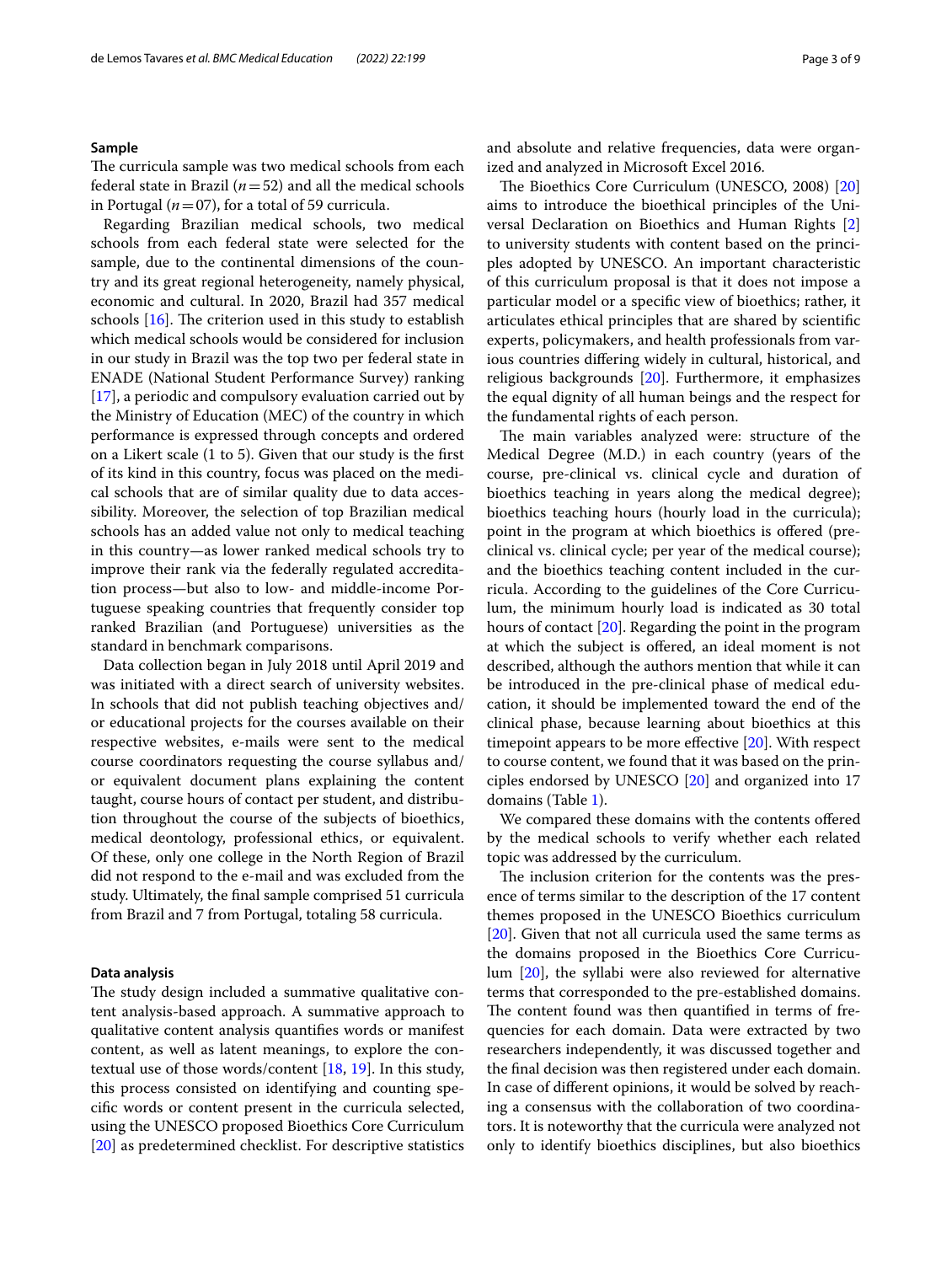## <span id="page-3-0"></span>**Table 1** Core curriculum content

| N°            | <b>Domains</b>                                                |  |  |  |  |
|---------------|---------------------------------------------------------------|--|--|--|--|
| 1             | What is ethics?                                               |  |  |  |  |
| $\mathcal{P}$ | What is bioethics?                                            |  |  |  |  |
| 3             | Human dignity and human rights                                |  |  |  |  |
| 4             | Benefit and harm                                              |  |  |  |  |
| 5             | Autonomy and individual responsibility                        |  |  |  |  |
| 6             | Consent                                                       |  |  |  |  |
| 7             | Persons without the capacity to consent                       |  |  |  |  |
| 8             | Respect for human vulnerability and personal integrity        |  |  |  |  |
| 9             | Privacy and confidentiality                                   |  |  |  |  |
| 10            | Equality, justice and equity                                  |  |  |  |  |
| 11            | Non-discrimination and non-stigmatization                     |  |  |  |  |
| 12            | Respect for cultural diversity and pluralism                  |  |  |  |  |
| 13            | Solidarity and cooperation                                    |  |  |  |  |
| 14            | Social responsibility and health                              |  |  |  |  |
| 15            | Sharing of benefits                                           |  |  |  |  |
| 16            | Protecting future generations                                 |  |  |  |  |
| 17            | Protection of the environment, the biosphere and biodiversity |  |  |  |  |

contents taught throughout the several disciplines and/or modules of medical graduation.

## **Results**

## **Structure of the medical degree**

To obtain an M.D. degree in Brazil or Portugal, a 6-year program is required comprising both theoretical and practical classes. During this period, the program is divided into a pre-clinical and clinical cycle, which differ in the 2 countries; the clinical cycle in Brazil begins in the 3rd year, while in Portugal it begins in the 4th year of the course. Another diference is that the last year of the course in Portugal is reserved for the supervised internship, which in Brazil corresponds to the internship that takes place in the last 2 years of the course.

Concerning the duration of bioethics teaching, our results indicated that in 50%  $(n=29)$  of the medical schools analyzed, bioethics was taught predominantly during a single year of the M.D. program; more specifically, this was the case in 52.9%  $(n=27)$  of medical schools in Brazil and 28.6% of (*n*=2) medical schools in Portugal. Furthermore, 24.1% (*n*=14) of the schools analyzed ofered bioethics content in the curriculum during 2 years of the M.D. program:  $23.5\%$  ( $n=12$ ) of schools in Brazil and  $28.6\%$  ( $n=2$ ) of schools in Portugal. Additionally, 7.8%  $(n=4)$  of medical schools in Brazil and 14.3%  $(n=1)$  in Portugal taught bioethics content throughout 3years of the curriculum, and 9.8% (*n*=5) of the Brazil medical schools taught bioethics throughout 4years of the curriculum. A total of  $3.4\%$  ( $n=2$ ) medical schools had bioethics content present throughout 5years of the

<span id="page-3-1"></span>

| Countries      | No workload | Hourly<br>workload $<$ 30 h | Hourly<br>workload of<br>$>$ 30 h |
|----------------|-------------|-----------------------------|-----------------------------------|
| <b>Brazil</b>  | 2(4.0)      | 18 (35.2)                   | 31 (60.8)                         |
| Portugal       | 0           | 0(0)                        | 7(100)                            |
| Total $(N=58)$ | 2(3.5)      | 18 (31.0)                   | 38 (65.5)                         |

medical curriculum: 2%  $(n=1)$  of the schools in Brazil and 14.3%  $(n=1)$  of the schools in Portugal. Lastly, 14.3%  $(n=1)$  of the medical school in Portugal offered bioethics content throughout the 6years of M.D. degree.

## **Bioethics teaching hours**

Among the Brazilian medical schools analyzed, curricula were observed to be predominantly organized into thematic modules or axes in 62.75%  $(n=32)$  of the faculties, without specifc subjects necessarily included in the curriculum structure. Of these, some schools described the hourly load destined for each topic, while others only mention the presence of the topic. This aspect of the organization of the curricula rendered analysis of the weight that the topic of bioethics carries difficult, because the specifc hourly load assigned to it is diluted among the various topics of the modules. As such, after analyzing the presence of the topic of bioethics in the curricula, a workload of over 30h (the minimum recommended by the Core Curriculum) was identified in 60.8%  $(n=31)$  of the analyzed curricula (Table [2](#page-3-1)).

Of the seven Portuguese medical schools analyzed, fve organized their curricula by disciplines. All Portuguese medical schools ofered the subject of bioethics with a minimum hourly load of 90h in 1 year, with some ofering up to 180h.

Our analysis revealed that all universities in Portugal analyzed explicitly state the minimum hourly load recommended by UNESCO's Core Curriculum in their formal curriculum documents,60,8%  $(n=31)$  of the universities in Brazil analyzed clearly show that this subject is addressed in their formal curricula, with the appropriate hourly load in accordance with this recommendation.

## **Point in the program at which bioethics is ofered**

The distribution of the bioethics content offered in the curriculum in either the pre-clinical and clinical cycle difers between the two countries: it was more common for the medical schools to offer bioethics content only in the pre-clinical cycle in both Brazil  $(37.3\%; n=19)$ and Portugal (71.4%;  $n = 71.4$ %). The number of medical schools that ofered bioethics content only in the clinical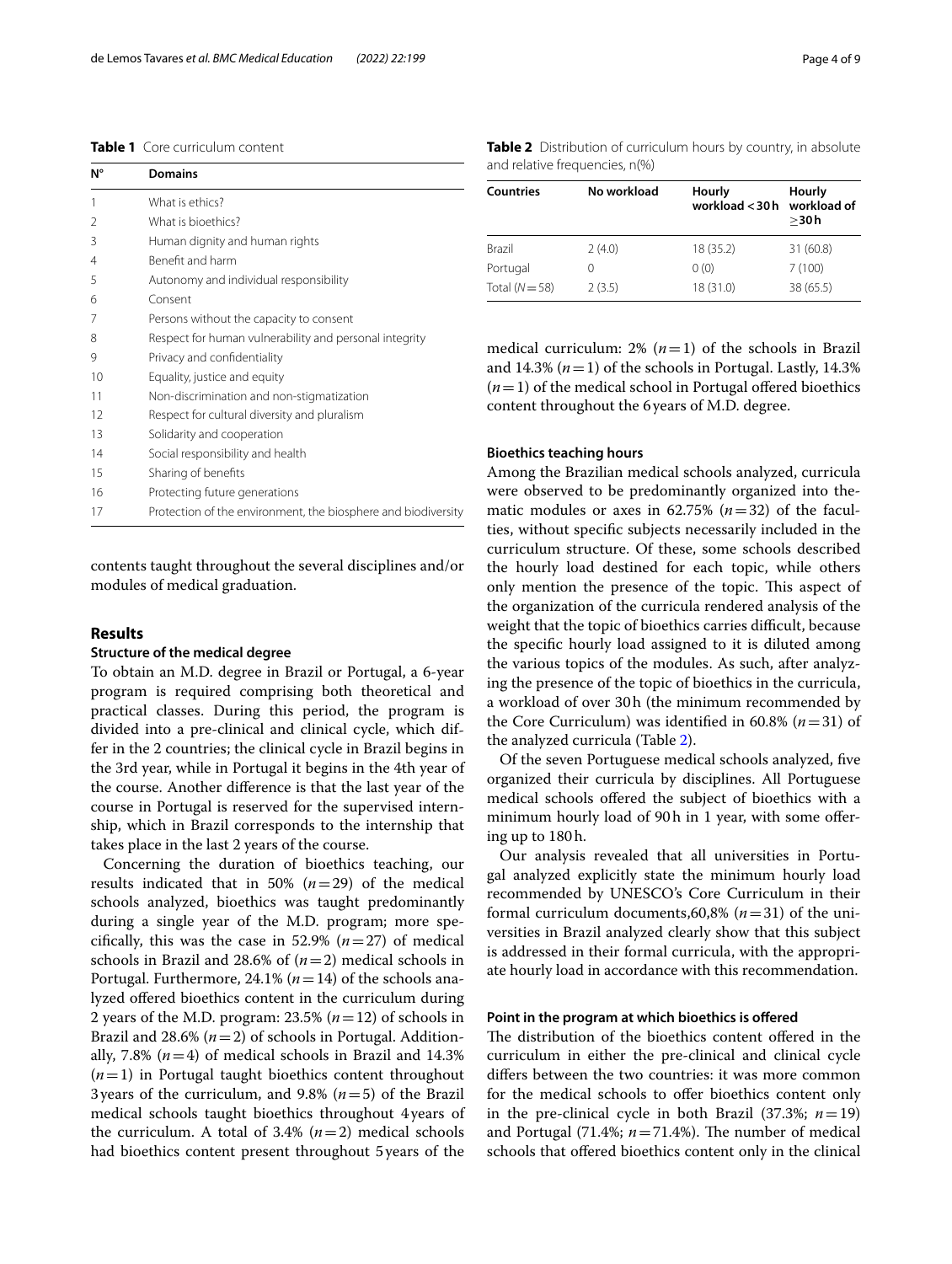cycle was smaller: 29.4% (*n*=15) for schools in Brazil and 14.3% (*n*=1) for schools in Portugal. Nevertheless, some medical schools ofered bioethics content in both the pre-clinical and the clinical cycle:  $29.4\%$  ( $n=15$ ) for schools in Brazil and 14.3% (*n*=1) for the schools in Portugal. Furthermore, 3.9%  $(n=2)$  of medical schools in Brazil did not offer bioethics' content in either cycle.

The point in the program at which bioethics is offered varies greatly among the schools analyzed. Table [3](#page-4-0) displays the distribution of bioethics curricular units per year in the medical schools of each country studied.

In the Brazilian medical schools, bioethics is most offered is in the 1st year  $(52.9\%; n=27)$  and 2nd year (33.3%; *n*=17); both periods during which students are still quite immature. We also found that bioethics rarely appears as a standalone topic in the formal curriculum of the medical internship years, during which students experience privileged moments of contact with patients. Only three schools describe this theme in the 5th year, which represents 5.9% ( $n=3$ ), and four schools in the 6th year, representing 7.8%  $(n=4)$  of schools.

In Portugal, the point in the program at which the subject of bioethics is most often taught is in the 3rd year, corresponding to the fnal year of the pre-clinical cycle  $(71.4\%; n=5)$ . Of the seven medical schools in the country, four begin ofering the subject starting in the 3rd year, a period that marks the end of the pre-clinical cycle and precedes what are considered "clinical" years, in which students begin having direct contact with patients. It is worth highlighting the fact that Portugal has a medical school that formally includes the subject in the curriculum for every year of the medical course.

## **Bioethics teaching content in the curricula**

We collected data by comparing the explicit contents in the curricula of the medical schools of Portugal and Brazil, with the 17 content themes organized based on the curriculum proposed by UNESCO.

An important fact to highlight is that all Portuguese schools (100%;  $n=7$ ) offered the subject "What is ethics?", while only 66.7% (*n*=34) of Brazilian schools did.

The second most frequently offered topic in the curricula of Portuguese schools are those of "autonomy and individual responsibility" and "respect for human vulnerability and personal integrity", which were explicitly described in 85.7%  $(n=6)$  of school curricula. "What is bioethics?" is the third most frequently ofered topic, found in 71.4% ( $n=5$ ) of schools, along with "human dignity and human rights", "consent", and "people who are unable to give consent".

In Brazil, "What is ethics?" and "What is bioethics?" are the most prevalent topics, appearing with similar frequency in the curricula of 66.7% (*n*=34) of the schools analyzed. The second most prevalent topics are "human dignity and human rights" with 31.4%  $(n=16)$ , "social responsibility and health" with 29.4% ( $n=15$ ), and "equality, justice and equity" with  $27.5\%$  ( $n=14$ ) Figure [1](#page-5-0).

## **Discussion**

The teaching of bioethics in Brazil and in Portugal is characterized by heterogeneity, and the defnition of minimum curricular parameters is an important challenge for medical educators to tackle. One of the pillars in the transformation of the curricula discussed by the IBE (International Bureau of Education, 2017) [\[11](#page-8-10)] is precisely the challenge of determining what knowledge is relevant and should be included in a given curriculum, providing consistent guidance while simultaneously ensuring that it possesses the fexibility necessary for a modern curriculum to keep pace with the rate of human knowledge growth in today's society.

Our research has shown that the content ofered in the analyzed curricula of some medical schools in Brazil that were part of this study is not made explicit. Nunes (2014) demonstrates the need to seek a common platform for the resolution of bioethical conficts, especially in the face of the cultural pluralism that we are experiencing today. The author further reinforces that the doctor–patient relationship, as well as modern society, has undergone several transformations and have failed in the process at adopting a uniform ethical framework—one in which physicians and patients are active agents in decisions involving ethical values and dilemmas [[21](#page-8-20)]. In the 1990s, a consensus statement was drafted in the United Kingdom in which medical schools agreed on the topics that should comprise the core of a basic curriculum of bioethics and law. In addition to the minimum content proposed, the group recommended that bioethics

<span id="page-4-0"></span>**Table 3** Distribution of bioethics content across the medical schools of each country, n(%)

| <b>Countries</b> | No. of Univs. | 1st Year  | 2nd Year  | 3rd Year  | 4th Year | 5th Year | 6th Year |
|------------------|---------------|-----------|-----------|-----------|----------|----------|----------|
| Brazil           |               | 27 (52.9) | 17 (33.3) | 14 (27.5) | 23(45.1) | 3(5.9)   | 4(7.8)   |
| Portugal         |               | 3(42.9)   | 3(42.9)   | 5(71.4)   | 4(57.1)  | 4(57.1)  | (14.3)   |
| Total            | 58            | 30(51.7)  | 20(34.5)  | 19 (32.8) | 27(46.6) | 7 (12.1) | 5(8.7)   |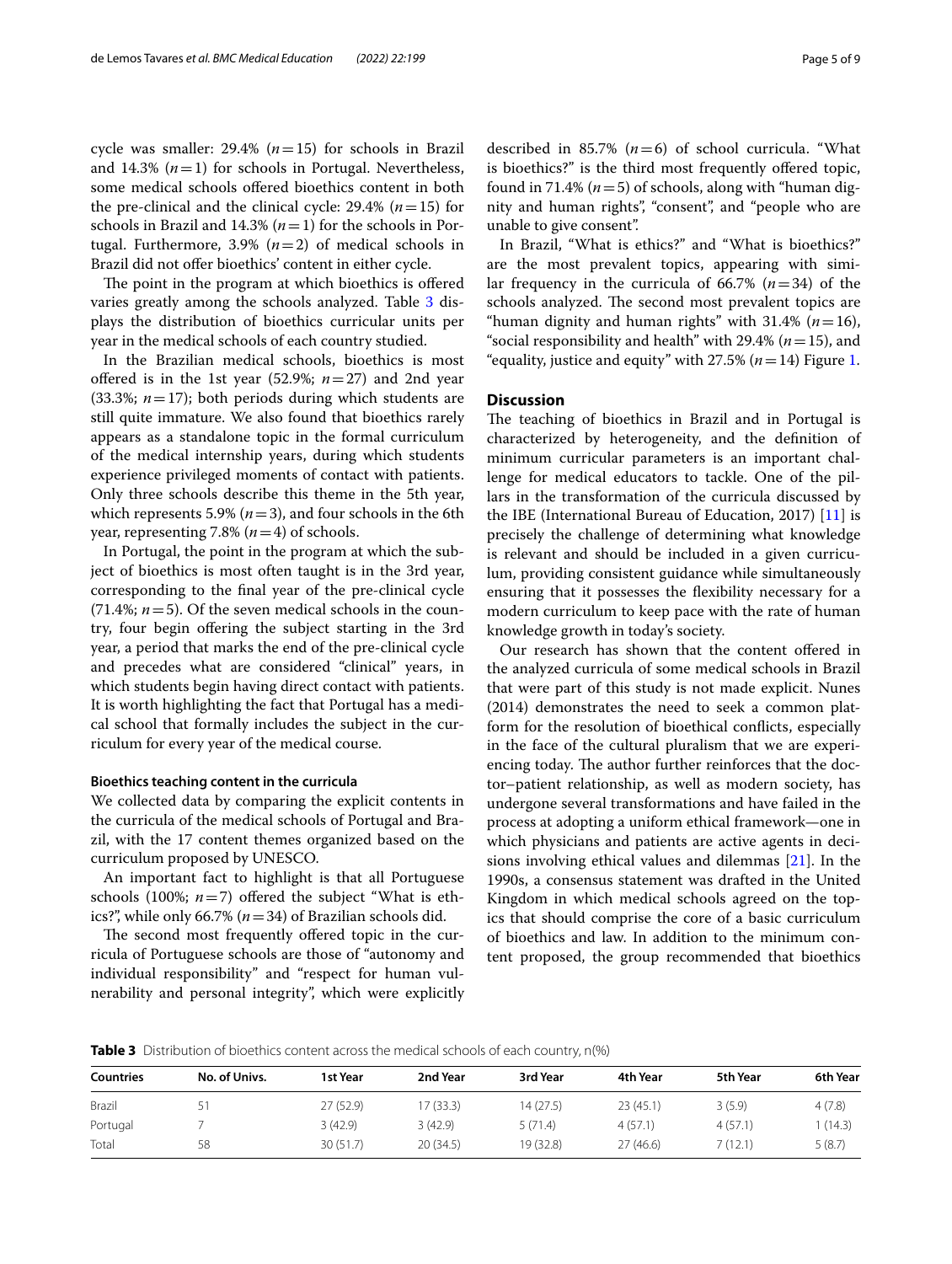

<span id="page-5-0"></span>and law should be included throughout the entire clinical cycle [[22\]](#page-8-21).

A study carried out in 2016 in Canada [\[14\]](#page-8-13) posits that it is important to understand the relevant and common issues of a culturally diverse student body in order to defne the specifc high-impact topics to be addressed in bioethics education. This aspect is directly related to the similarities and diferences found in the topics that were most frequently offered at the Brazilian and Portuguese medical schools analyzed. The most addressed conceptual topic in both countries is "What is ethics?"; however, the most discussed topics in the medical schools in Brazil

are those that deal with collectivity, such as "human dignity and human rights," "social responsibility and health", and "equality, justice, and equity." In Portugal, however, students are more exposed to issues related with individual responsibility in the context of medical practice, such as "autonomy and individual responsibility" and "respect for human vulnerability and personal integrity". This may be explained by the greater maturity of bioethics education in Portuguese schools, following the philosophical tradition underpinning the approach to bioethics in continental Europe, which emphasizes and questions human actions and the principles that determine the morality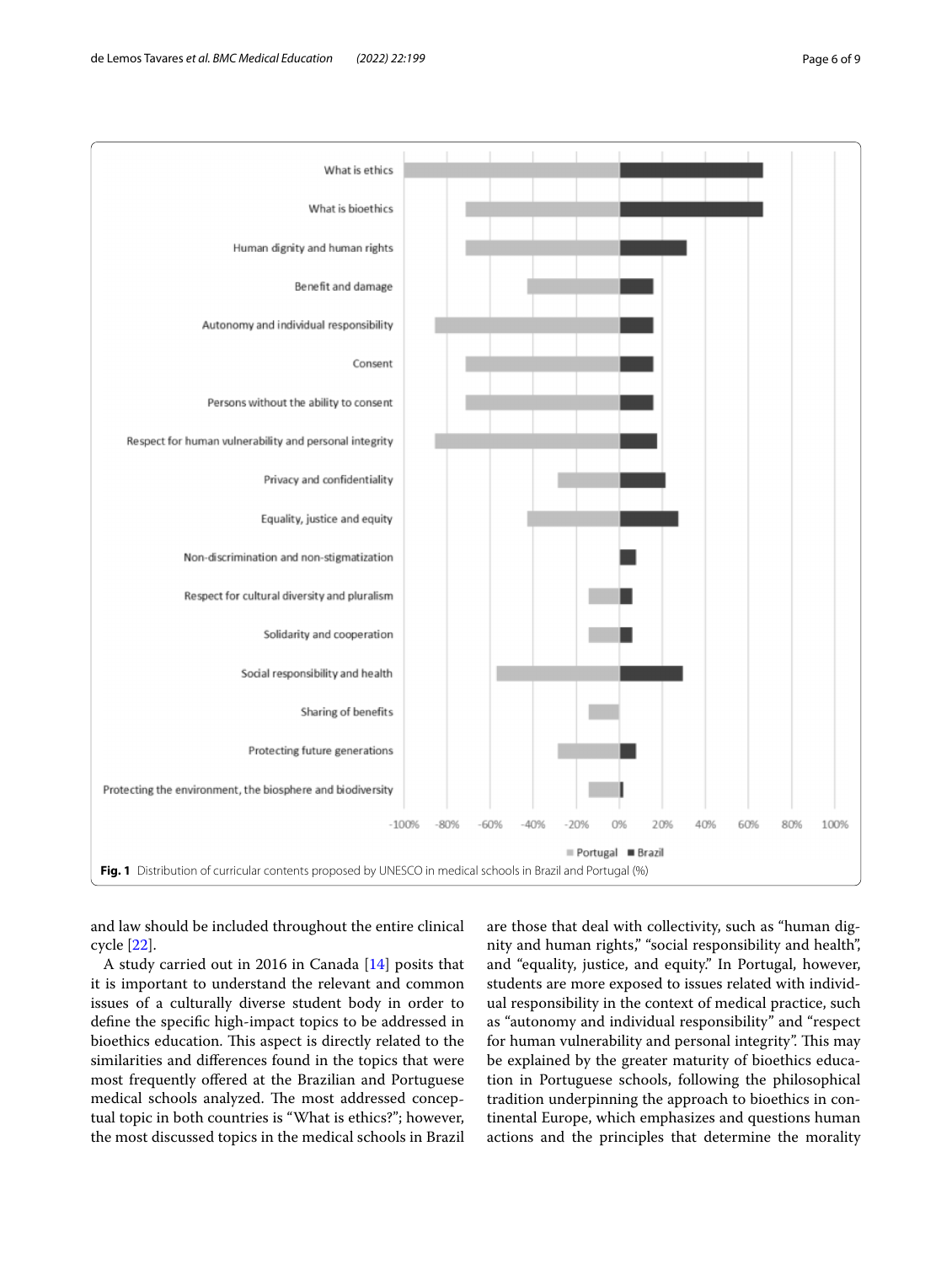of action  $[23]$ . This is different from Brazilian medical curricula, in which the inclusion of bioethics is slightly more recent and seeks to guide health training towards understanding the health priorities of the most vulnerable communities by informing education policy with health policy in implementing the Unifed Health System  $[24, 25]$  $[24, 25]$  $[24, 25]$  $[24, 25]$ . There is also a shortage of data on which areas of undergraduate training bioethics is lacking [[26](#page-8-25)]; however, there has been a growing trend for some time toward allowing bioethics education to permeate students' daily experiences, so that it afects their clinical interactions and personal experiences as doctors [[27](#page-8-26)]. Some studies have reported that incorporating bioethics training into clinical training increases student confdence and improves decision-making [\[28](#page-8-27), [29\]](#page-8-28).

The present research revealed that most Brazilian and Portuguese medical schools studied offer bioethics teaching in their curricula for 1–2years, but the occurrence of this teaching difers greatly relative to the period in the M.D. degree in which this theme is ofered. Furthermore, the teaching of bioethics is mostly offered exclusively during the pre-clinical cycle in both Brazil and Portugal; nevertheless, several Brazilian medical schools were found to ofer bioethics in both pre-clinical and clinical cycles. Although UNESCO's Core Curriculum does not formally recommend the best timepoint in the M.D. program at which to offer bioethics as a subject  $[20]$  $[20]$ , it is sporadically ofered in the fnal years of the medical program in most of the schools analyzed, which is exactly the stage at which students will have greater opportunities to experience ethical conficts in managing the cases of prospective patients. A 2016 study evaluating UK bioethics curricula found that the Institute of Medical Ethics (IME) recommendations were not followed in all cases and that ethics teaching was not properly integrated into clinical practice, sparking the authors to contend that patients may be treated in the future by physicians inadequately prepared to make ethical decisions in clinical practice [[30\]](#page-8-29).

A concerning fnding of our research was the irregularity with which the subject of bioethics was formally ofered at the fnal stage of the medical degree, especially given that American studies had already demonstrated the importance of horizontally and vertically integrating the teaching of ethics into the curricula of medical schools. These American schools offered it every year during the degree program, especially during the clinical years, during which students begin to develop their personal style of practice [[27,](#page-8-26) [31](#page-8-30)]. Studies reinforce the need for medical curricula to extend beyond a conceptual and analytical approach to bioethics, to provide students with practical approaches to deal with everyday ethical conficts more efectively [\[26](#page-8-25), [32\]](#page-8-31). A study in Brazil reported that bioethics was taught during the medical internship period in fewer than 30% of schools [\[33](#page-8-32)], whereas another reported that standalone bioethics subjects are ofered at the start of the program [\[34](#page-8-33)]. Although some schools provide adequate conceptual training, students report feeling unprepared to deal with practical situations involving ethical conficts [[32,](#page-8-31) [35](#page-8-34), [36](#page-8-35)]. Attempts to implement an integrated bioethics curriculum have shown that the integrated approach provides skills to efectively contend with moral dilemmas that commonly arise in clinical practice [[31\]](#page-8-30). As in our study, the aforementioned studies reinforce the need to pay attention to the fact that the Brazilian curricula analyzed had little formalized training of bioethics-related subjects, which were instead diluted across other disciplines and/or modules. A study done in 2019 identifed that the lack of standardized curricula to be followed is one of the main barriers to implementing bioethics education [[37](#page-8-36)].

In addition to the analysis of the content and of the timepoint in the degree program at which the subject of bioethics is ofered, the results of this research showed that 65.5% (*n*=38) of medical schools in Portugal and Brazil ofered the minimum 30-h workload recommended by the UNESCO Core Curriculum. A study conducted in Spanish medical schools found compliance with the 30-h minimum requirement of the UNESCO Core Curriculum throughout the country, in addition to highlighting the importance of all disciplines to be taught with bioethics in mind [\[38\]](#page-8-37). Interestingly, newer Spanish schools dedicated nearly double the hourly load to teaching ethical values than that ofered in older schools. Another 2018 study analyzed 276 medical schools in Latin America and found that the hourly load for bioethics was strikingly low relative to the total degree program hours and suggested more cross-cutting teaching models throughout the program, even dedicating internship hours to the subject to facilitate clinical discussions based on real cases [[33\]](#page-8-32).

It follows that a set of criteria can be suggested for medical teaching in Portugal and Brazil, with possible future expansion to other Portuguese speaking countries in Africa and Asia. Namely:

- a) The existence of a standardized curriculum with suffcient fexibility to adapt to the specifcity of each cultural background.
- b) The implementation of an updated curriculum in accordance with the current bioethical issues relevant in modern societies, namely the key criteria adopted by the UNESCO Core Curriculum.
- c) A minimum 30-h load.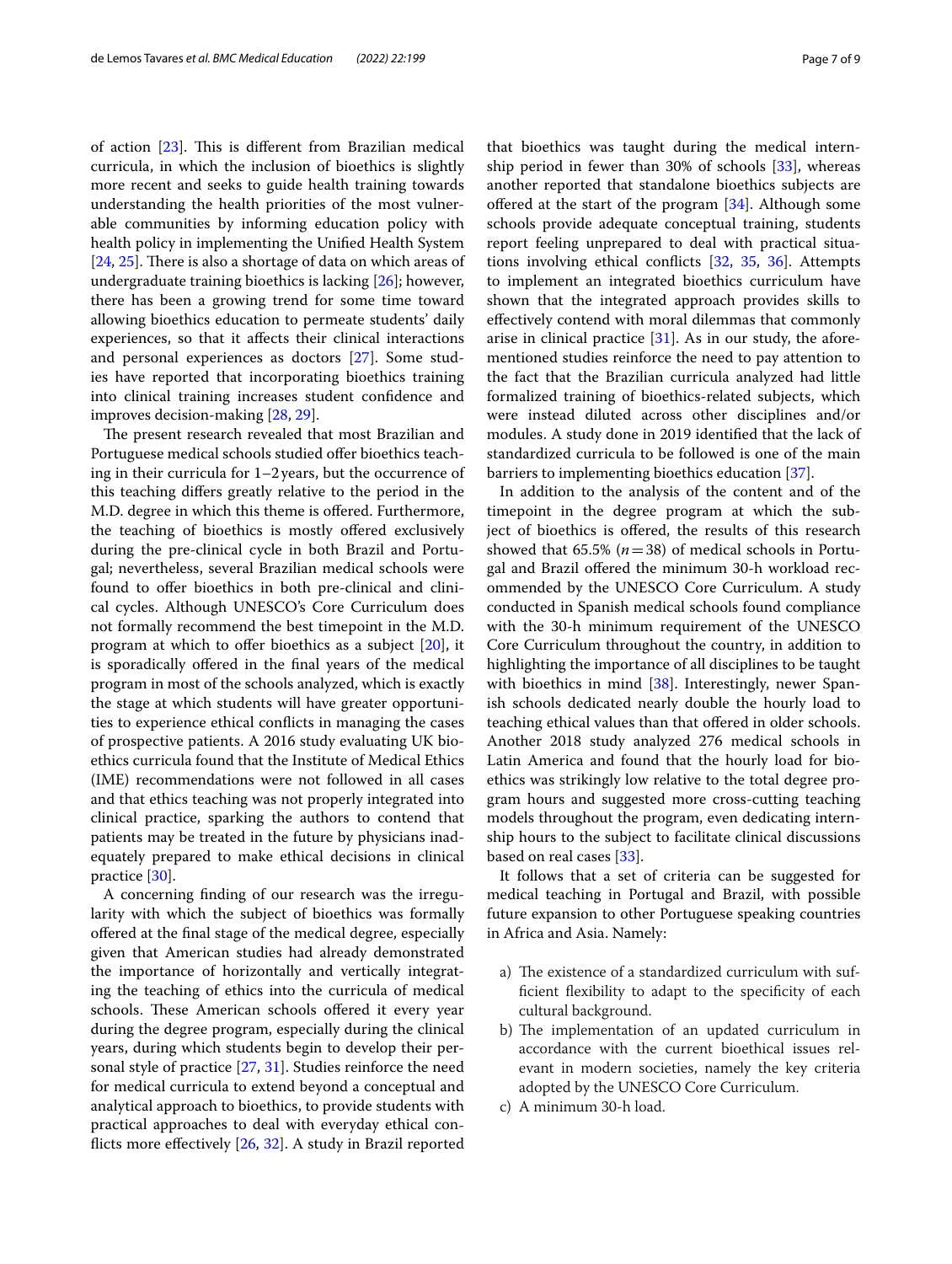- d) A longitudinal program ofered every year of the medical course. Or at least formal training in the preclinical and in the clinical cycles.
- e) As a compulsory (not optional) subject.
- f) The bioethical curriculum should be developed and implemented in accordance with modern teaching modalities that promote the acquisition of knowledge and skills in bioethics.

Important limitations of this study include the researchers' use of secondary data, which took the form of the curricular documents obtained from the schools recruited; the diferent forms of recording the information contained in these teaching plans; and, in the sample defned for the medical schools in Brazil, the inclusion of only the top-ranked schools from the federal states. The cultural diferences between the countries involved in the analysis render data interpretation even more challenging. We also know that the minimum curriculum proposal needs to consider the social and cultural discrepancies between Brazil and Portugal and the adaptation of topics according to these discrepancies.

Due to the collective record of data, it was not possible to determine the level of agreement between the investigators' interpretations. Future studies should calculate an agreement coefficient to control possible bias.

It is suggested that further studies explore whether there are other bioethics contents present in the curricula of medical schools besides the domains recommended by the UNESCO Bioethics Core Curriculum.

## **Conclusions**

The objective of this research was to compare the bioethics curricula of medical programs in Brazil and Portugal with UNESCO's proposed Core Curriculum, as well as to propose key criteria that should comprise this curriculum. The most important variables found in our study refer to the diversity of the curricular organization regarding the subject of bioethics and the lack of formalization of the discipline in the aforementioned curricula. The curricula are expected to be updated in accordance with the current ethical issues afecting modern society and each culture; therefore, researchers have recommended that bioethical topics should remain similar across the current secular and democratic contexts of modern societies.

Given the valuable resource that bioethics represents for clinical practice, we recommend that future studies include all medical schools in Portuguese-speaking countries and that curricula from these schools should be kept up to date to include the minimum criteria, which should be reasonably similar and based on common sources that consider the cultural specificities of each culture. Studies involving medical teaching in Brazil and Portugal are important to all Portuguesespeaking countries, due to the example of best practices that might be given to countries with common roots and shared ideals. And because the interconnectedness and interdependency of higher education systems in all countries that use Portuguese as the leading language of instruction facilitates the implementation in the near future of integrated programs of this nature that have the objective of divulging and promoting essential bioethical principles.

Among these criteria, we suggest adopting the UNE-SCO Core Curriculum recommendation of a minimum 30-h load and formalizing the subject of bioethics in the curricula, preferably by offering it every year during the degree program and, if possible, as a compulsory subject. The curricula should adopt similar minimum content that would encompass the most prevalent domains, highlighting those described in the UNESCO Core Curriculum, such as conceptual aspects of ethics and bioethics, autonomy and individual responsibility, respect for human vulnerability and personal integrity, human dignity and human rights, social responsibility, and health, equality, justice, and equity. Its applicability in the clinical practice of future physicians could refect such a change, and Portuguese-speaking universities could feasibly hold common forums in which new propositions could be debated.

#### **Abbreviations**

UNESCO: United Nations Educational, Scientifc and Cultural Organization; ENADE: National Student Performance Survey; MEC: Ministry of Education; IBE: International Bureau of Education.

#### **Acknowledgements**

We would like to thank Prof. Luísa Castro, University of Porto, for her support.

#### **Authors' contributions**

ACALLT - participated in the elaboration of the project, study design, data collection and analysis, and manuscript writing. AGAT - participated in data analysis and manuscript review. FR - participated in defning the study design, organized the data analysis, and reviewed the manuscript. RN - research advisor, participated in the elaboration of the project, study design, project review, and manuscript writing. All authors read and approved the fnal manuscript.

## **Funding**

Not applicable.

#### **Availability of data and materials**

The datasets used and/or analyzed during the current study are available from the corresponding author on reasonable request.

#### **Declarations**

**Ethics approval and consent to participate** Not applicable.